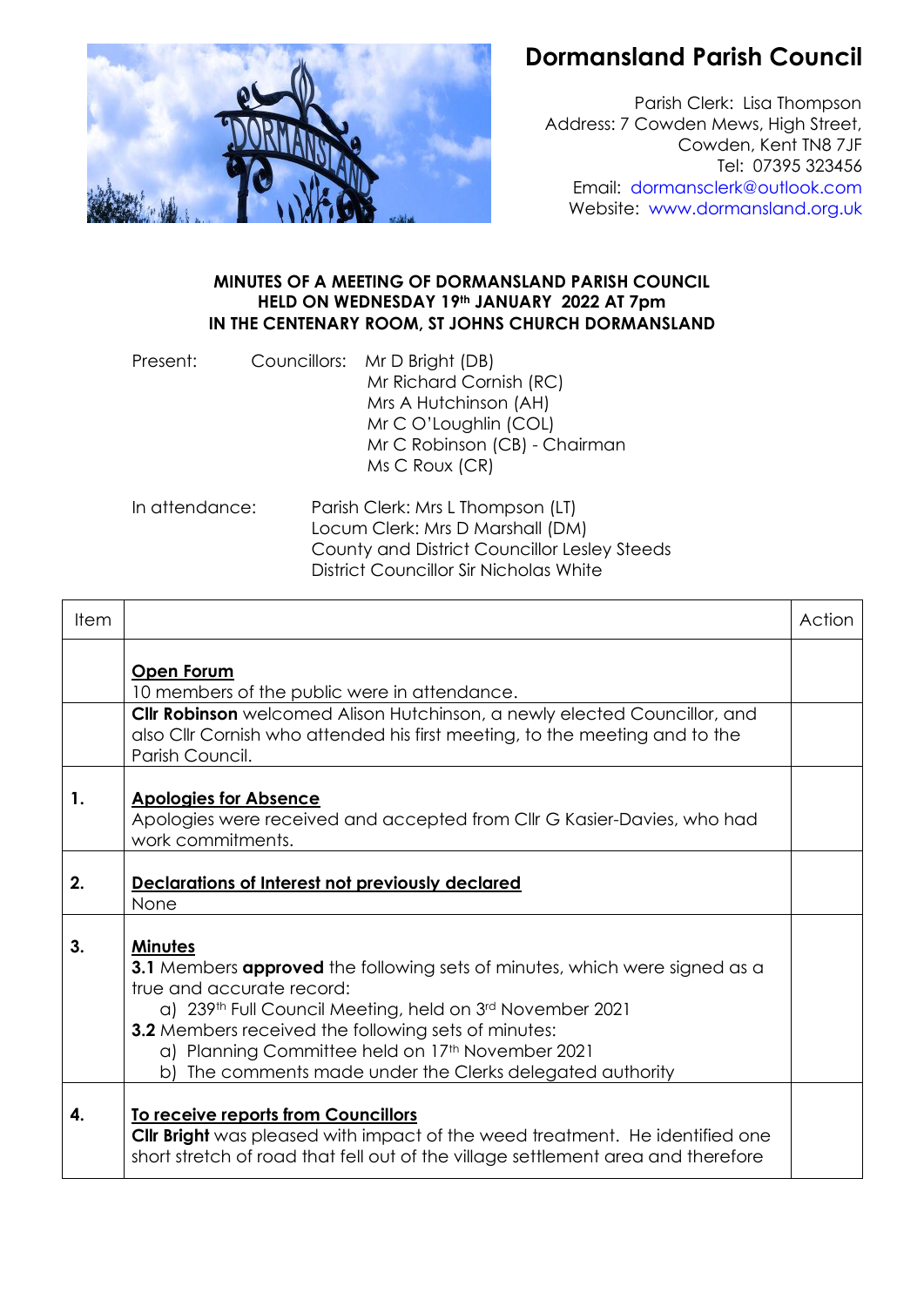|    | not been treated; Racecourse Road from junction with Dormans Road to<br>railway bridge – this was to be included next time. It was suggested to wait<br>until TDC swept clear autumn debris to make decision on further treatments.<br>Reported two defective signs on the Surrey reporting system – the Give Way<br>sign approaching Mutton Hill crossroads from station, and Give Way sign on<br>Mutton Hill at the crossroads. Both acknowledged and to be fixed although<br>low priority. DB to email Cllr Steeds.<br>Cllr Kaiser-Davies (as read by the Clerk) - Consultation by Gatwick on<br>proposals to bring existing Northern Runway into routine use alongside main<br>runway closed on 1st December. Parish Council <b>objected</b> to the proposal<br>supporting the response by GACC and other forums. Thousands of responses<br>will be reviewed by Gatwick before they submit formal application to Planning<br>Inspectorate as part of the Development Consent Order process. Gatwick will<br>also carry out further environmental and modelling assessments and continue<br>to engage with statutory authorities and other local parties. Expect their<br>application to be submitted in late 2022 alongside a Consultation Report.<br>Gatwick's virtual Airspace and Noise annual public meeting took place on 2<br>December and was an opportunity to:<br>Hear from Gatwick and industry about impact that Covid-19 has had<br>$\bullet$<br>on operations and changes to how airspace is used.<br>Hear how Gatwick and its industry and community partners work<br>together to manage aviation noise.<br>Asked questions of some of the Gatwick team and a range of<br>$\bullet$<br>stakeholders with an interest in noise management. | DB        |
|----|-------------------------------------------------------------------------------------------------------------------------------------------------------------------------------------------------------------------------------------------------------------------------------------------------------------------------------------------------------------------------------------------------------------------------------------------------------------------------------------------------------------------------------------------------------------------------------------------------------------------------------------------------------------------------------------------------------------------------------------------------------------------------------------------------------------------------------------------------------------------------------------------------------------------------------------------------------------------------------------------------------------------------------------------------------------------------------------------------------------------------------------------------------------------------------------------------------------------------------------------------------------------------------------------------------------------------------------------------------------------------------------------------------------------------------------------------------------------------------------------------------------------------------------------------------------------------------------------------------------------------------------------------------------------------------------------------------------------------------------------------------------|-----------|
| 5. | <b>Clerk's Report</b><br>5.1 The Clerk had completed and passed the ILCA course on 20 <sup>th</sup> December<br>2021. The next course to be completed is FILCA – introduction to council<br>finance. To be followed by ILCA to CILA, a new course introduced in 2021.<br>5.2 New website – the Clerk attended the training session with VisionICT for the<br>new website. It took a few weeks for the old website to port over to the new<br>website and there were a few teething problems. The new website was very<br>out of date as the project had been put on hold for some months. Essentials<br>been updated but a few areas had still not been updated. The Clerk had<br>emailed the Councillors for their thoughts for a description for the<br>Dormansland War Memorial Hall and Amenities section. Trustee David Birchall<br>offered to provide some new wording, which was gratefully accepted.<br>5.3<br>Asset Register - photos of the assets had been taken, but the date of<br>acquisition and valuation of each asset had still to be updated on the register.<br>As it will be a mammoth task to source this information from archived files, had<br>been suggested to share the workload with the Council.<br>It is recommended that a bank direct debit card be applied for to pay<br>5.4<br>for Council transactions rather than the Clerk using her own credit card. It is<br>considered to be more open and transparent to use a Parish Council debit<br>card than the Clerk's credit card. It was RESOLVED that a DPC debit card be<br>applied for.                                                                                                                                                                                | LT<br>LT. |
| 6. | To receive reports from representatives on outside bodies<br>None received                                                                                                                                                                                                                                                                                                                                                                                                                                                                                                                                                                                                                                                                                                                                                                                                                                                                                                                                                                                                                                                                                                                                                                                                                                                                                                                                                                                                                                                                                                                                                                                                                                                                                  |           |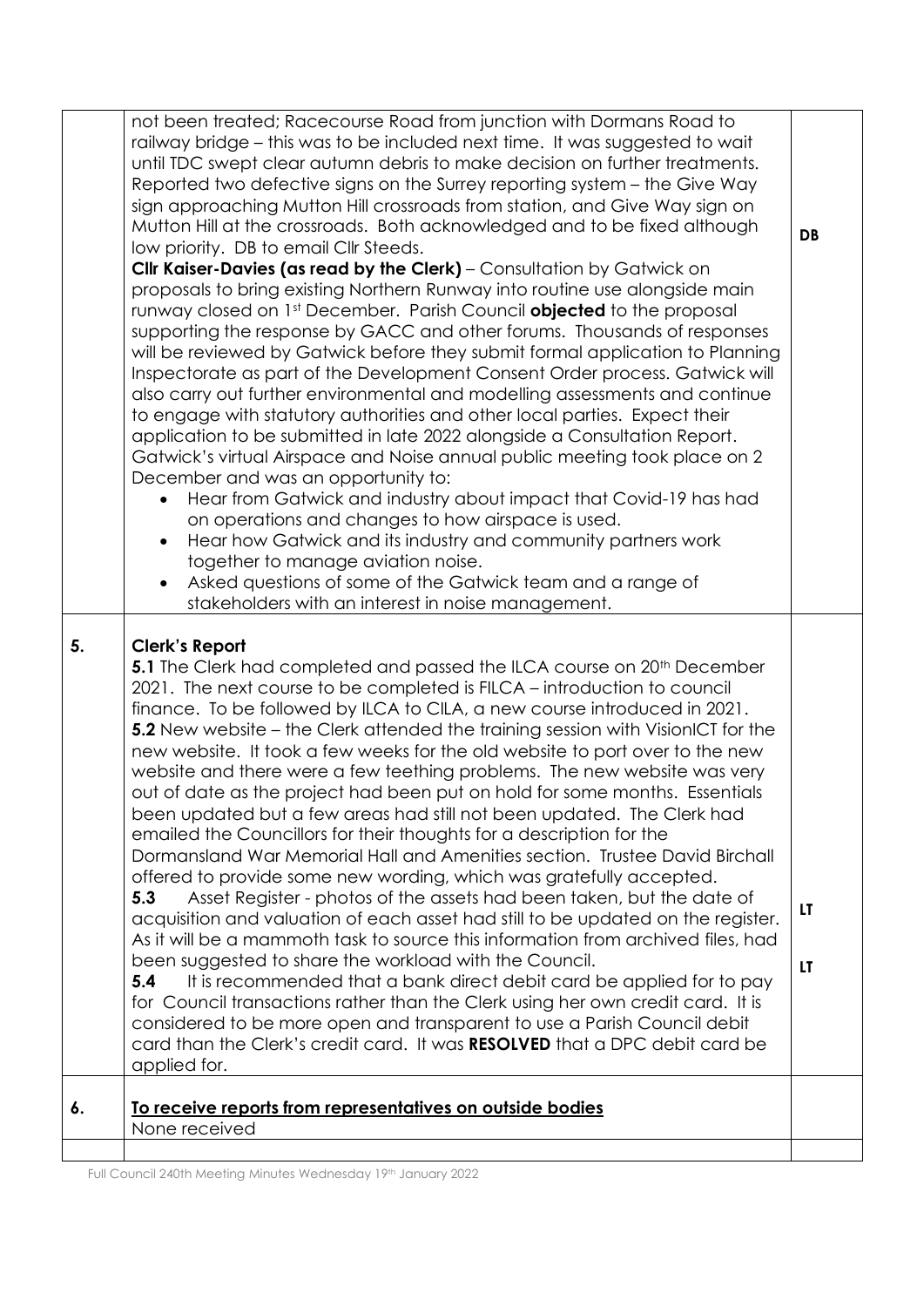| 7. |                                                                                |                                 |               | To receive reports from County and District Councillors         |                                                                                      |  |  |
|----|--------------------------------------------------------------------------------|---------------------------------|---------------|-----------------------------------------------------------------|--------------------------------------------------------------------------------------|--|--|
|    |                                                                                |                                 |               |                                                                 | <b>Clir Steeds:</b> advised that the drainage issue at Jeddere Cottages, West Street |  |  |
|    | had been completed. Drainage works starting on 21/01/22 outside Potters        |                                 |               |                                                                 |                                                                                      |  |  |
|    | Stores on High Street. Jacks Bridge is ongoing and no current update.          |                                 |               |                                                                 |                                                                                      |  |  |
|    | Moor Lane – South East Water admitted that the leak was their problem and      |                                 |               |                                                                 |                                                                                      |  |  |
|    | had now been fixed.                                                            |                                 |               |                                                                 |                                                                                      |  |  |
|    | SCC is looking to increase the council tax between 3-5% for 2022/23. Main      |                                 |               |                                                                 |                                                                                      |  |  |
|    | impacts on finances are increased pressure on child and adult social care      |                                 |               |                                                                 |                                                                                      |  |  |
|    | and SEND. Cllr Steeds objected to the increase.                                |                                 |               |                                                                 |                                                                                      |  |  |
|    | The increase to NI contributions will cost the Council £2.5m per year. No      |                                 |               |                                                                 |                                                                                      |  |  |
|    | specific, identifiable funding included however £18.8m of additional           |                                 |               |                                                                 |                                                                                      |  |  |
|    |                                                                                |                                 |               |                                                                 | Government funding announced for Council, including £7.9m services grant.            |  |  |
|    |                                                                                |                                 |               |                                                                 | Cllr Steeds had asked for update from TDC on Dormansland Neighbour Hood              |  |  |
|    |                                                                                |                                 |               |                                                                 | Plan (NP) and discussed the response with the Council. She asked should DPC          |  |  |
|    |                                                                                |                                 |               |                                                                 | now take the NP forward in 2022 and would DPC liaise with TDC Planning               |  |  |
|    |                                                                                |                                 |               |                                                                 | Officers as part of the process? The Council RESOLVED to take the NP forward         |  |  |
|    |                                                                                | in 2022 and to liaise with TDC. |               |                                                                 |                                                                                      |  |  |
|    |                                                                                |                                 |               |                                                                 | Cllr White: The Eden Brook River basin used to be an area of Great Landscape         |  |  |
|    |                                                                                |                                 |               |                                                                 | Value (GLV) but was taken away. When Leigh Barrier is raised the river level         |  |  |
|    |                                                                                |                                 |               |                                                                 | rises and floods the field and Haxted Road. Cllr White recommended that the          |  |  |
|    |                                                                                |                                 |               |                                                                 | GLV be re-imposed and that a Green Corridor be set up joining Surrey Hills           |  |  |
|    |                                                                                |                                 |               | ANONB to the High Weald AONB from Titsey to Limpsfield/Crockham |                                                                                      |  |  |
|    |                                                                                |                                 |               |                                                                 | Hill/Chartwell, South to Haxted and into Dormansland to join up with the             |  |  |
|    |                                                                                |                                 |               |                                                                 | Weald on Moons Lane. He encouraged the Council to include this in the                |  |  |
|    |                                                                                | Dormansland Neighbourhood Plan. |               |                                                                 |                                                                                      |  |  |
|    |                                                                                |                                 |               |                                                                 | Cllr White discussed the ILS joining points at 6 and 7 nautical miles from           |  |  |
|    |                                                                                |                                 |               |                                                                 | Gatwick. Villages such as Lingfield and Dormansland will be seriously affected       |  |  |
|    | as 75% of all landings come from the East. He requested that the Council write |                                 |               |                                                                 |                                                                                      |  |  |
|    | to MP.                                                                         |                                 |               |                                                                 |                                                                                      |  |  |
|    |                                                                                |                                 |               |                                                                 | Cllr White commented that the new website was not user friendly in particular        |  |  |
|    | the minutes page.                                                              |                                 |               |                                                                 |                                                                                      |  |  |
|    |                                                                                |                                 |               |                                                                 |                                                                                      |  |  |
| 8. | <b>Accounts/Finance</b>                                                        |                                 |               | 8.1 Members APPROVED the schedule of payments:                  |                                                                                      |  |  |
|    |                                                                                |                                 |               |                                                                 | <b>PAYMENT</b>                                                                       |  |  |
|    | <b>DATE</b>                                                                    | CHQ/BACS                        | <b>AMOUNT</b> | <b>PAYEE</b>                                                    |                                                                                      |  |  |
|    |                                                                                | /DD<br><b>DD</b>                |               | O2                                                              | <b>DESCRIPTION</b>                                                                   |  |  |
|    | 4/11/21                                                                        |                                 | £25.80        |                                                                 | DPC Mobile                                                                           |  |  |
|    | 08/11/21                                                                       | <b>BACS</b>                     | £11.90        | D Marshall                                                      | <b>DPC</b> Expenses                                                                  |  |  |
|    | 08/11/21                                                                       | <b>BACS</b>                     | £150.00       | Lingfield PC                                                    | Joint Councillor                                                                     |  |  |
|    |                                                                                |                                 |               |                                                                 | training                                                                             |  |  |
|    | 12/11/21                                                                       | <b>BACS</b>                     | £1064.64      | D Marshall                                                      | November payroll                                                                     |  |  |
|    | 12/11/21                                                                       | <b>BACS</b>                     | £240.00       | PKF Littlejohn                                                  | Audit                                                                                |  |  |
|    |                                                                                |                                 |               | <b>LLP</b>                                                      |                                                                                      |  |  |
|    | 17/11/21                                                                       | <b>BACS</b>                     | £850          | Tandridge VA                                                    | <b>Befriending Grant</b>                                                             |  |  |
|    | 23/11/21                                                                       | <b>BACS</b>                     | £842.40       | Weed                                                            | Weed killer                                                                          |  |  |
|    |                                                                                |                                 |               | Management                                                      | application                                                                          |  |  |
|    | 25/11/21                                                                       | <b>BACS</b>                     | £90           | Mr A Neill                                                      | Grass cut                                                                            |  |  |
|    | 25/11/21                                                                       | <b>BACS</b>                     | £32.70        | Fiona French                                                    | Stakes and manure                                                                    |  |  |
|    | 25/11/21                                                                       | <b>BACS</b>                     | £1021.07      | L Thompson                                                      | November payroll                                                                     |  |  |

Full Council 240th Meeting Minutes Wednesday 19th January 2022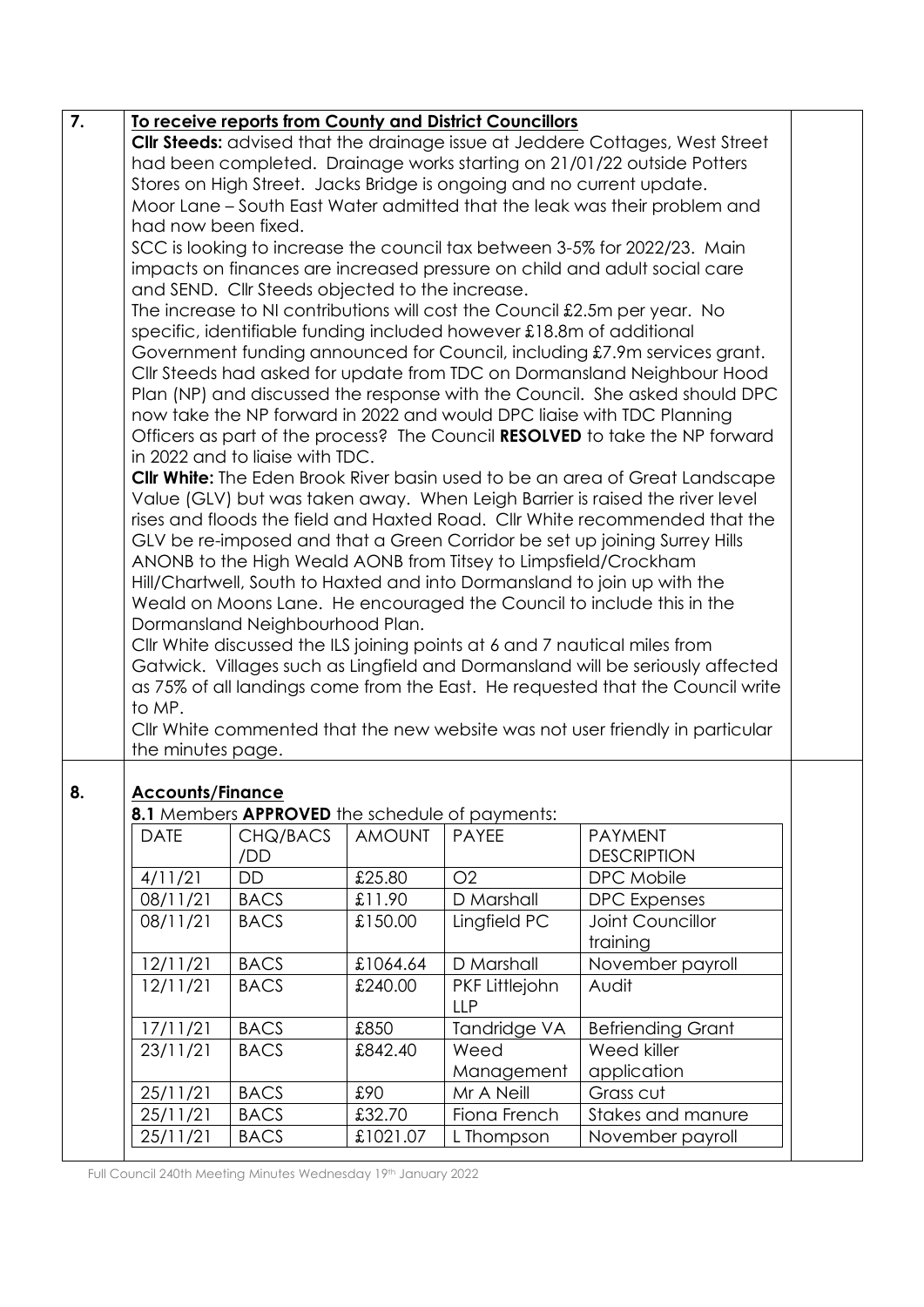|                                            | <b>BACS</b>                                                     | £550.84                                | <b>HMRC</b>                                                                                                                      | Month 8 payroll NI &                                                                                                                                                                                                            |
|--------------------------------------------|-----------------------------------------------------------------|----------------------------------------|----------------------------------------------------------------------------------------------------------------------------------|---------------------------------------------------------------------------------------------------------------------------------------------------------------------------------------------------------------------------------|
|                                            | <b>BACS</b>                                                     |                                        |                                                                                                                                  | tax                                                                                                                                                                                                                             |
| 03/12/21                                   | DD                                                              | £857.24<br>£25.80                      | L Thompson<br>O2                                                                                                                 | New laptop & stamp<br>DPC Mobile                                                                                                                                                                                                |
| 07/12/21<br>07/12/21                       | <b>BACS</b>                                                     | £25                                    | Mr A Neil                                                                                                                        |                                                                                                                                                                                                                                 |
|                                            |                                                                 |                                        |                                                                                                                                  | Labour to plant tree<br>on rec                                                                                                                                                                                                  |
| 07/12/21                                   | <b>BACS</b>                                                     | £55                                    | Mr A Neil                                                                                                                        | New Cherry Blossom<br>tree                                                                                                                                                                                                      |
| 07/12/21                                   | <b>BACS</b>                                                     | £79.90                                 | L Thompson                                                                                                                       | Renewal of ESET anti-<br>virus                                                                                                                                                                                                  |
| 08/12/21                                   | <b>BACS</b>                                                     | £78                                    | PCC of St<br>Johns                                                                                                               | <b>Hall hire</b>                                                                                                                                                                                                                |
| 21/12/21                                   | <b>BACS</b>                                                     | £262.33                                | <b>SCC Admin</b>                                                                                                                 | <b>Employers Pension</b><br>Contribution                                                                                                                                                                                        |
| 22/12/21                                   | <b>BACS</b>                                                     | £79.80                                 | L Thompson                                                                                                                       | Expenses - petrol &<br>refreshments for<br>Council Surgery 4 Dec                                                                                                                                                                |
| 22/12/21                                   | <b>BACS</b>                                                     | £192                                   | Farsight<br>Consulting                                                                                                           | Internal Audit                                                                                                                                                                                                                  |
| 22/12/21                                   | <b>BACS</b>                                                     | £40                                    | L Thompson                                                                                                                       | <b>Data Protection</b><br>renewal fee                                                                                                                                                                                           |
| 22/12/21                                   | <b>BACS</b>                                                     | £48                                    | Mulberry & Co                                                                                                                    | C Roux training                                                                                                                                                                                                                 |
| 22/12/21                                   | <b>BACS</b>                                                     | £60                                    | Mulberry & Co                                                                                                                    | A Hutchinson training                                                                                                                                                                                                           |
| 22/12/21                                   | <b>BACS</b>                                                     | £125                                   | A Neill                                                                                                                          | Grass cut, prune rose                                                                                                                                                                                                           |
|                                            |                                                                 |                                        |                                                                                                                                  | back etc                                                                                                                                                                                                                        |
|                                            |                                                                 |                                        |                                                                                                                                  |                                                                                                                                                                                                                                 |
|                                            |                                                                 |                                        |                                                                                                                                  |                                                                                                                                                                                                                                 |
|                                            | <b>BACS</b><br><b>BACS</b>                                      | £138.74<br>£1082.76                    | <b>HMRC</b><br>L Thompson                                                                                                        | Month 9 tax & NI<br>Month 9 payroll<br>8.2 Council received income and expenditure to 31.12.21 against budget and                                                                                                               |
| 22/12/21<br>22/12/21<br>8.4 Budget process | subscription to Microsoft 365.<br>the reserves for when needed. | The reserve allocations were reviewed: | discussed variances - there was nothing of concern.                                                                              | 8.3 Council RATIFIED the purchase of new laptop for the Clerk and yearly<br>The Sure Start scheme had been delayed due to Covid. Money to be kept in<br>Councillors discussed the budget for 2022/23 and RESOLVED to maintain a |
| precept of £55,020.                        |                                                                 |                                        |                                                                                                                                  | 8.5 Councillors discussed and APPROVED cost of £160 each plus paint for                                                                                                                                                         |
|                                            |                                                                 |                                        | treating and cleaning the two bus shelters. LT to action.                                                                        |                                                                                                                                                                                                                                 |
|                                            |                                                                 |                                        |                                                                                                                                  | 8.6. Councillors discussed and APPROVED RBS Rialtas Accounting Software<br>package at a cost of £570.25 for first year and thereafter £124 per annum. LT                                                                        |
| to implement.                              |                                                                 |                                        |                                                                                                                                  | 8.7 Councillors discussed and APPROVED setting up emails for Councillors at a                                                                                                                                                   |
|                                            |                                                                 |                                        |                                                                                                                                  |                                                                                                                                                                                                                                 |
|                                            |                                                                 | own email addresses. LT to implement.  | 8.8 The Internal audit was received and discussed. It was AGREED by<br>should be raised with the Internal Auditor. LT to action. | cost of £18/email address/year. To be GDPR compliant Councillors must have<br>Councillors that the quality of the Internal Audit was not acceptable and this                                                                    |

Full Council 240th Meeting Minutes Wednesday 19th January 2022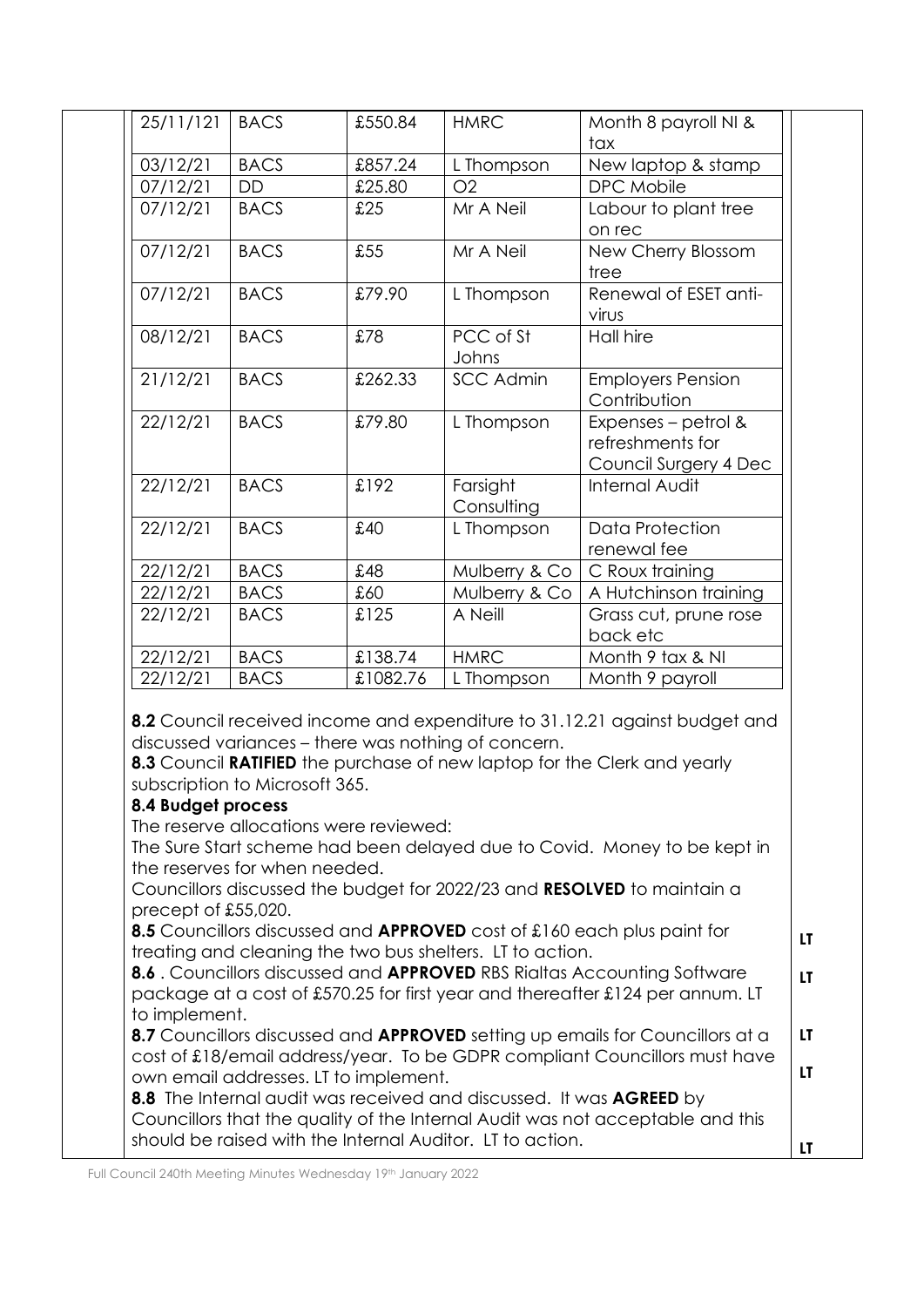|     | 8.9 Councillors discussed and APPROVED end of year budget preparation with                                                                                                                                                                                                                                                                                                                                                                                                                                                                                                                                                                                                                                 |          |
|-----|------------------------------------------------------------------------------------------------------------------------------------------------------------------------------------------------------------------------------------------------------------------------------------------------------------------------------------------------------------------------------------------------------------------------------------------------------------------------------------------------------------------------------------------------------------------------------------------------------------------------------------------------------------------------------------------------------------|----------|
|     | the auditor at a cost of up to £200 as the Clerk is new.                                                                                                                                                                                                                                                                                                                                                                                                                                                                                                                                                                                                                                                   |          |
|     | 8.10 Councillors discussed and APPROVED FILCA training for the Clerk at a cost                                                                                                                                                                                                                                                                                                                                                                                                                                                                                                                                                                                                                             |          |
|     | of $£120 + VAT$ .                                                                                                                                                                                                                                                                                                                                                                                                                                                                                                                                                                                                                                                                                          |          |
| 9.  | <b>Grant Applications</b><br>9.1 Dormansland & Lingfield Community Centre initially requested a grant for<br>£500 towards floor repairs, which increased to £1000 as damage to the floor<br>was greater than originally thought and actual cost of repair increased. It was<br><b>RESOLVED</b> to approve the grant. LT to confirm if grant had also been<br>supported by Lingfield PC.<br>9.2 St Johns Church requested a grant of £2,000 towards the upkeep of the<br>churchyard. Councillors discussed whether it was an amenity for the benefit of<br>the village. Governance was discussed and a questioned raised if grant<br>application in line with policy. It was RESOLVED to approve the grant. | LT<br>LT |
| 10. | <b>Annual Parish Assembly</b><br>10.1 It was discussed and agreed to hold the Annual Parish Assembly on<br>Wednesday, 27 April 2022.                                                                                                                                                                                                                                                                                                                                                                                                                                                                                                                                                                       |          |
| 11. | <b>Neighbourhood Plan</b><br>11.1 The Council discussed the Neighbourhood Plan (NP) and AGREED that<br>the Plan needed to be re-opened again, having been put on hold in Dec<br>2020 as wanted input from Local Plan. Council <b>AGREED</b> to engage with TDC<br>to get guidance and direction then make a decision on what the next stage<br>would be. It was suggested and <b>AGREED</b> that the Council would hold a<br>separate meeting to look at the plan and discuss the way forward and<br>present at a full council meeting for decisions to be made.                                                                                                                                           |          |
| 12. | Public right of Way Improvement Plan<br>12.1 Due to time constraints, it was AGREED to move item 12 to next meeting's<br>agenda on 2 <sup>nd</sup> February.                                                                                                                                                                                                                                                                                                                                                                                                                                                                                                                                               |          |
| 13. | <b>Jubilee Celebrations</b><br>13.1 The Jubilee Working Group discussed their proposals for the Jubilee<br>Celebrations which included musicians, food concessions, bar of some kind,<br>children's activities. It was agreed needed to be clear on what Council<br>wanted and to contact TDC to book the recreation ground. Council in<br>agreement to proceed with a party on the recreation ground on 4 <sup>th</sup> June and<br>street parties on 5 <sup>th</sup> June.<br>13.2 It was discussed and Council were in agreement with planting tree(s) but<br>decision needed to be taken on location.                                                                                                  |          |
| 14. | <b>Village Consultation</b><br>Due to time constraints, it was <b>AGREED</b> to move agenda item 14 to next<br>meeting on 2 <sup>nd</sup> February.                                                                                                                                                                                                                                                                                                                                                                                                                                                                                                                                                        |          |